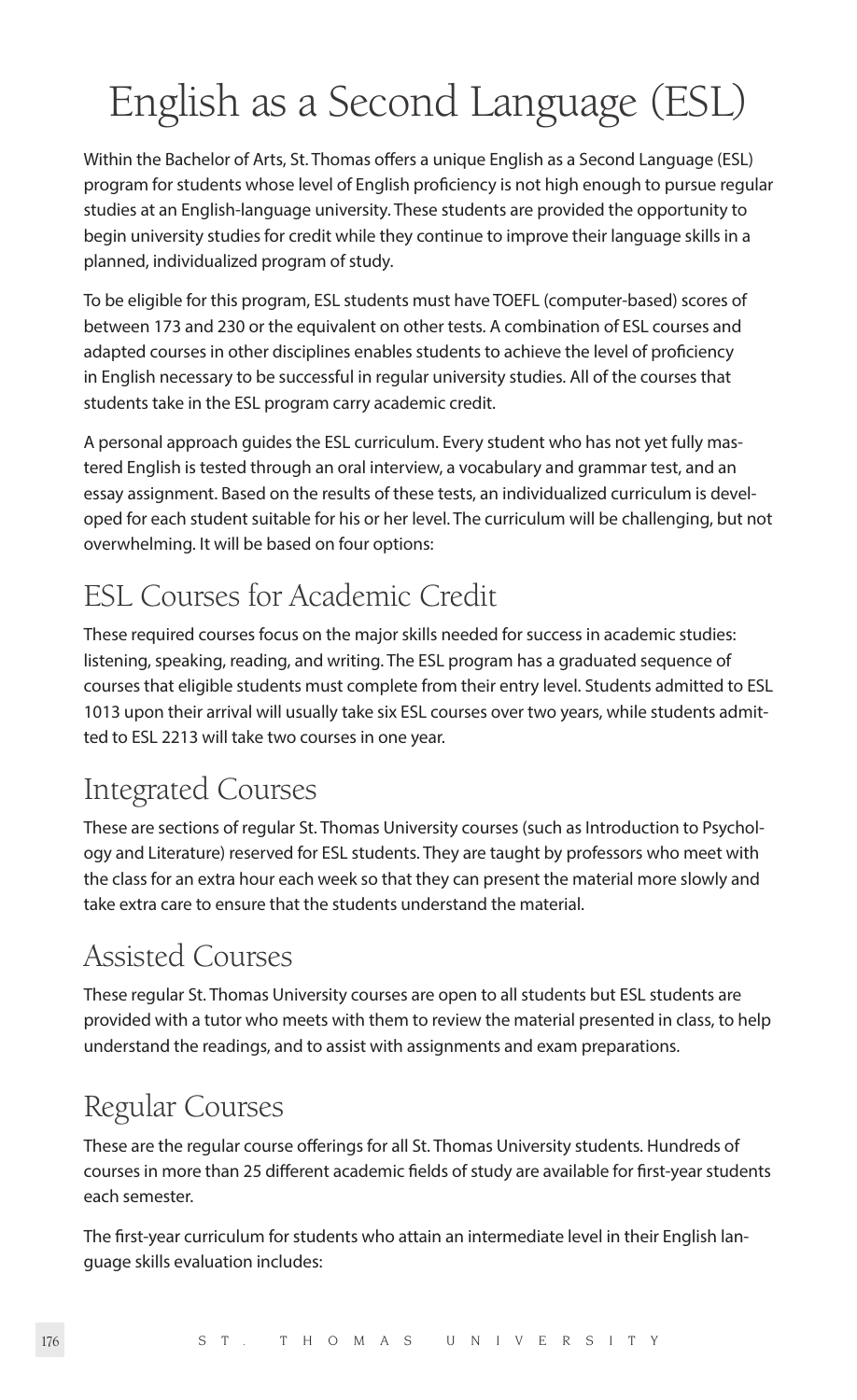*Semester 1*  ESL 1013 English for Academic Purposes: Reading and Writing I ESL 1033 English for Academic Purposes: Speaking and Listening I Two Integrated Courses One Assisted Course (optional)

*Semester 2*  ESL 1023 English for Academic Purposes: Reading and Writing II ESL 1043 English for Academic Purposes: Speaking and Listening II One Integrated Course Two Assisted Courses (optional)

### Intersession and Summer Session

Some full-time ESL students may be best served by taking fewer than five courses per semester, which is the normal full-time course load. The university therefore permits ESL students who are directed to take fewer than five courses to make up those credits at Intersession (May-June) or Summer Session (July-August) free of charge.

## Admission Requirements

Students who meet the following minimum English Language Proficiency scores and the St. Thomas academic admission requirements are eligible for the ESL program: TOEFL: 61 (Internetbased), TOEFL: 173 (computer-based), TOEFL: 500 (paper-based), MELAB: 69, IELTS: 5.0.

Students with TOEFL scores of 88-89 (Internet-based), 230 (computer-based), 570 (paperbased) or a MELAB score of 80 or an IELTS score of 6.5 or greater are eligible to take five regular academic courses but may take integrated and assisted courses if they wish.

#### **Regulations**

- 1. The ESL program has a graduated sequence of courses that eligible students are required to complete from their entry level. For example, students admitted to ESL 1013 upon their arrival will usually take six ESL courses over two years, while students admitted to ESL 2213 will take two courses in one year.
- 2. Students who want to leave the program before they have completed it must convince the Director that they have the required English language skills by achieving a grade of A- on their last ESL course and one of the following scores on an external test: 60 on CAEL; 230 on TOEFL (computer-based) or 88 on TOEFL:BT. The CAEL test is available at Saint John College at UNB-Saint John, NB and TOEFL tests are available in Sackville, NB and Halifax, NS. Students must arrange and pay for these tests themselves.
- 3. Students must successfully pass the first-year courses before moving on. A student who fails the first-year courses twice is excluded from the ESL program. These students would be eligible to reapply to St. Thomas University when they can demonstrate that their English language skills are stronger.
- 4. Students taking courses in the ESL program are restricted to a total of 15 credit hours per semester. In exceptional cases, the Director may permit a student to exceed this course load.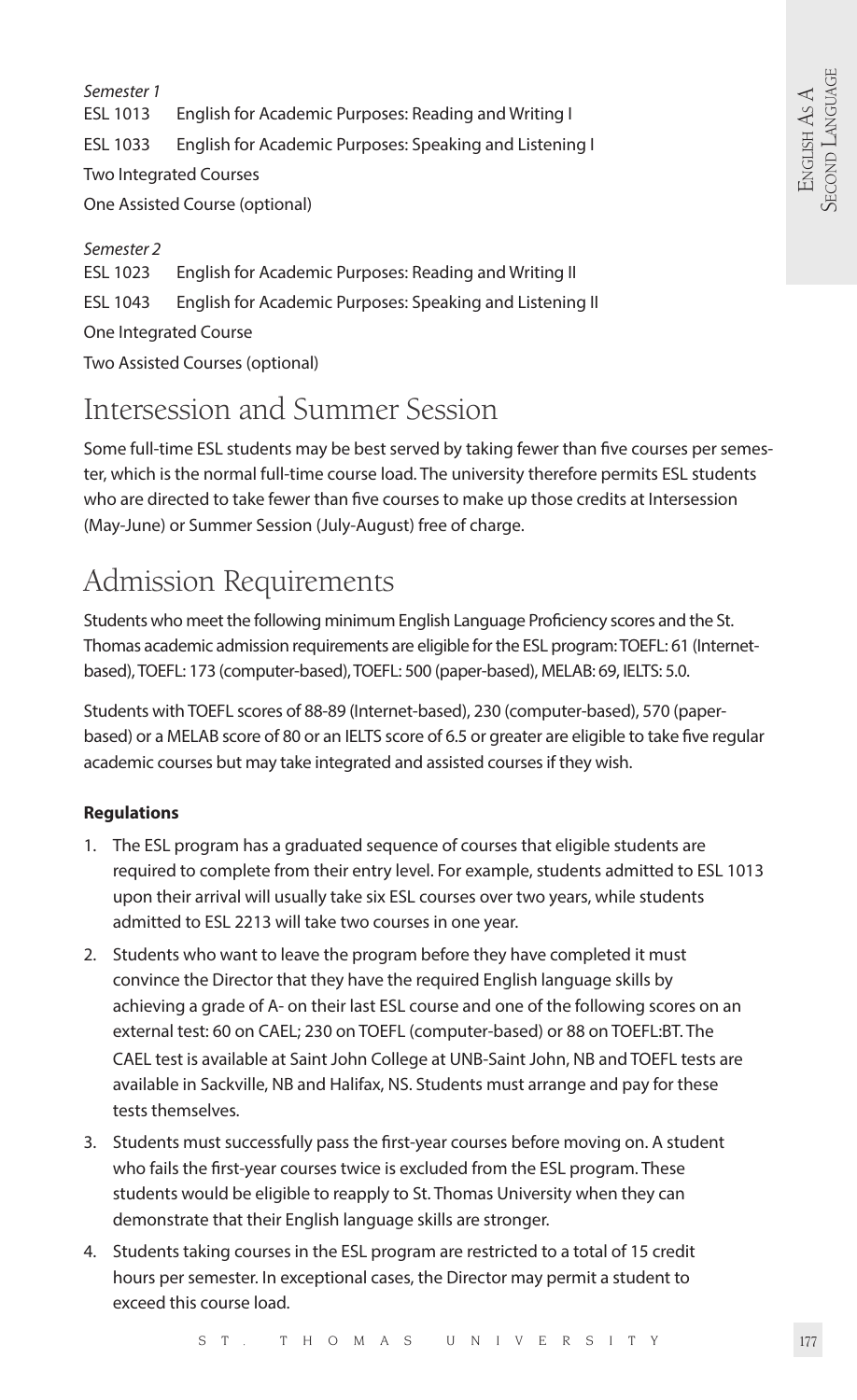5. The pedagogical strategies used in language courses require active participation from students. Attendance is obligatory in the ESL courses. A student who misses over 10% of an ESL course without a justifiable reason will be dismissed from the program.

### ESL Courses

#### **ESL-1013. English for Academic Purposes: Reading and Writing I**

This course helps students whose first language is not English develop the reading and writing skills required in university studies. The reading techniques to be taught will include skimming, previewing, predicting and in-depth analyzing. The types of writing practiced will be summaries, paraphrases and essays (expository, and comparison and contrast). Vocabulary-building and grammar will also be important components of the course. Co-requisite: ESL 1033.

#### **ESL-1023. English for Academic Purposes: Reading and Writing II**

This course will help students whose first language is not English further develop academic reading and writing skills. The reading techniques to be improved will include skimming, previewing, predicting and in-depth analyzing. The types of writing practiced will be summaries, paraphrases and essays (cause and effect, and persuasive). Vocabulary-building and grammar will also be important components of the course. Students will also develop their ability to conduct library-based research and to synthesize information for writing assignments. Prerequisite: ESL 1013 or Director's permission. Co-requisite: ESL 1043.

#### **ESL-1033. English for Academic Purposes: Speaking and Listening I**

This course helps students whose first language is not English to develop the speaking and listening skills required in university studies. The basic elements of oral expression and comprehension will be studied: sounds, word and sentence stress, rhythm, intonation, comprehension of weak forms, and connected speech. Listening skills will include intensive, selective and interactive tasks, such as note-taking. Speaking functions will include presenting information, asking questions and debating. 6 hours per week. Co-requisite: ESL 1013.

#### **ESL-1043. English for Academic Purposes: Speaking and Listening II**

This course helps students whose first language is not English to develop the speaking and listening skills required in university studies. The basic elements of oral expression and comprehension will be studied: sounds, word and sentence stress, rhythm, intonation, comprehension of weak forms, and connected speech. Listening skills will include intensive, selective and interactive tasks, such as note-taking. Speaking functions will include presenting information, asking questions and debating. 6 hours per week. Prerequisite: ESL 1033 or Director's permission. Co-requisite: ESL 1023.

#### **ESL-2213. Advanced English for Academic Purposes I**

This course is designed to assist ESL students in meeting the language-related expectations of university courses. The primary focus will be on academic writing skills. Attention will also be devoted to listening, speaking, reading, grammar, and vocabulary acquisition. Language skills will be linked to academic content from a number of disciplines. The course is intended for students whose first language is not English and whose TOEFL scores are between 550 and 599 (or a recognized equivalent). Prerequisite: ESL 1023 or Director's permission.